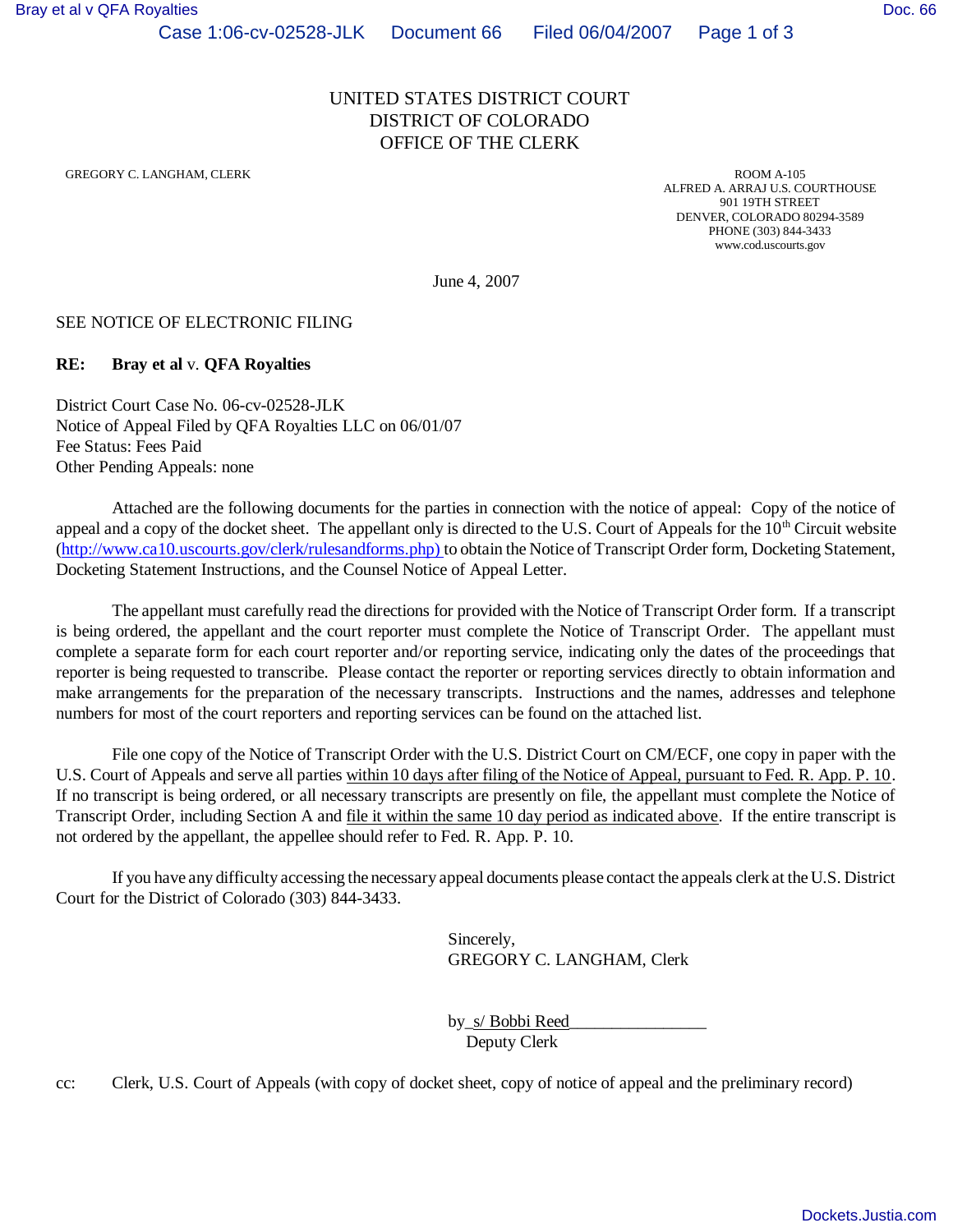#### **FURTHER INSTRUCTIONS FOR ORDERING TRANSCRIPTS:**

Please review the enclosed docket sheet and locate the docket entry for the minutes of the proceedings you wish to have transcribed. In the entry will be either:

-the name of the court reporter,

-the name of the E.C.R. operator (meaning the proceeding was tape recorded before a District Court Judge), -an indication of the tape number of the proceedings (meaning the proceeding was tape recorded before a magistrate judge) or

-"FTR" (meaning the proceeding was digitially recorded before either a District Court Judge or a Magistrate Judge).

If a name of a court reporter appears, please contact that reporter directly to make arrangements for the preparation of the transcript. The names, addresses and phone numbers for the court reporters and some of the contract reporters are on the attached sheet. If the name of the reporter is not on this list, please refer to the attached certificate of mailing.

If the proceedings was before a District Court Judge (other than Judge Richard P. Matsch) and was recorded by an E.C.R. operator or FTR, please contact Federal Reporting Service. Their address and phone number is on the attached list.

If the proceedings was before Judge Richard P. Matsch (either tape recorded (E.C.R) or digitally recorded (FTR) please contact Kathy Terasaki. Her address and phone number is on the attached list.

If the proceeding was held before a Magistrate Judge and was either tape recorded (E.C.R) or digitally recorded (FTR) please contact Avery Woods Reporting Service. Their address and phone number is on the attached list.